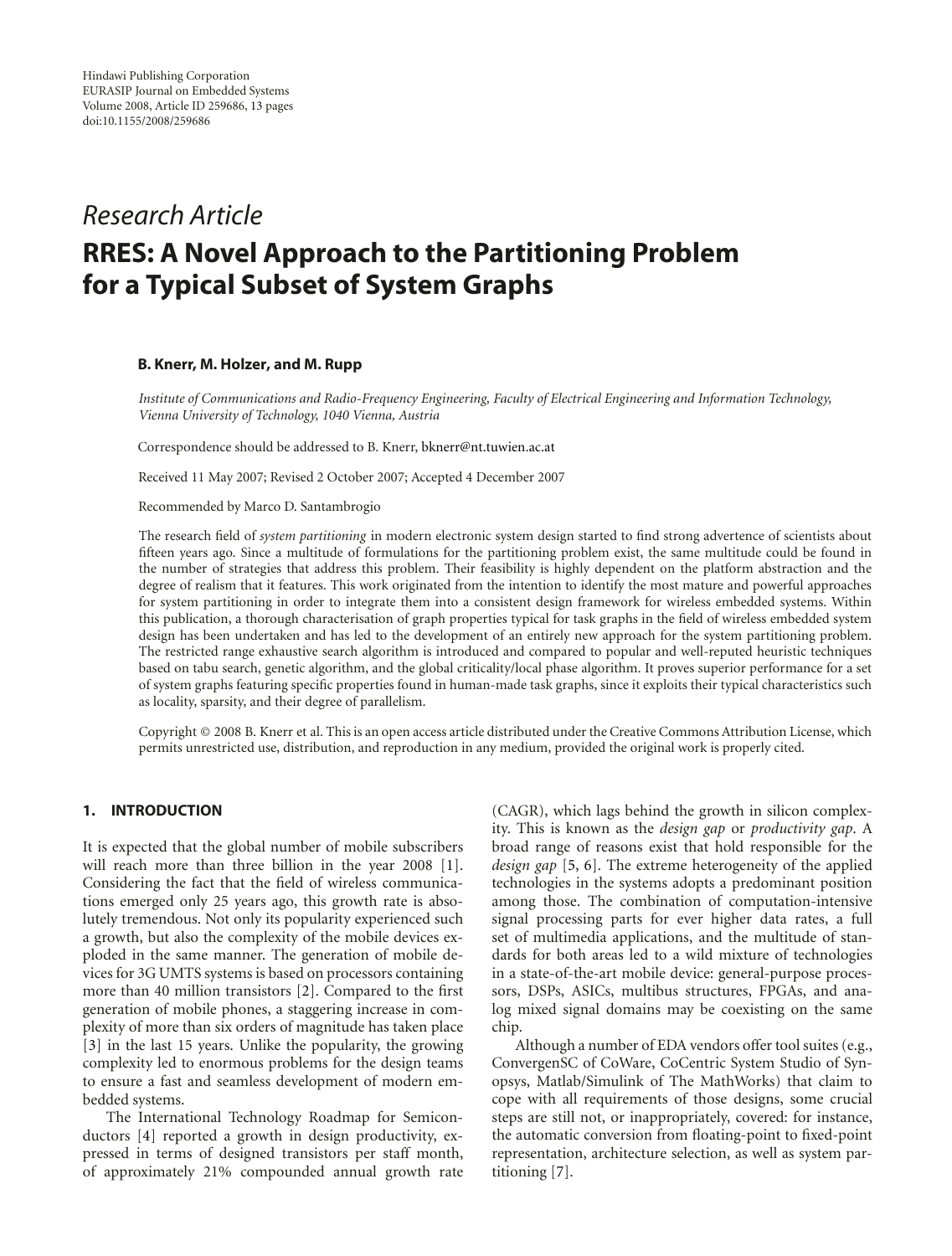This work focuses on the problem of hardware/software (hw/sw) partitioning, that is, loosely spoken, the mapping of functional parts of the system description to architectural components of the platform, while satisfying a set of constraints like time, area, power, throughput, delay, and so forth. *Hardware* then usually addresses the implementation of a functional part, for example, performing an FIR or CRC, as a dedicated hardware unit that features a high throughput and can be very power efficient. On the other hand, a custom data path is much more expensive to design and inflexible when it comes to future modifications. Contrarily, *software* addresses the implementation of the functionality as code to be compiled for a general-purpose processor or DSP core. This generally provides flexibility and is cheaper to maintain, whereas the required processors are more power consuming and offer less performance in speed. The optimal trade-off between cost, power, performance, and chip area has to be identified. In the following, the more general term system partitioning is preferred to hw/sw partitioning, as the classical binary decision between two implementation types has been overcome by the underlying complexity as well. The short design cycles in the wireless domain boosted the demand for very early design decisions, such as architecture selection and system partitioning on the highest abstraction level, that is, the algorithmic description of the system. There

is simply no time left to develop implementation alternatives [5], which was used to be carried out manually by designers recalling their knowledge from former products and estimating the effects caused by their decision. The design complexity exposed this approach unfeasible and forced research groups to concentrate their efforts on automating the system partitioning as much as possible.

For the last 15 years, system partitioning has been a research field starting with first approaches being rather theoretic in their nature up to quite mature approaches with a detailed platform description and a realistic communication model. N.B., until now, none of them has been included in any *commercial* EDA tool, although very promising strategies do exist in academic surroundings.

In this work, a new deterministic algorithm is introduced that addresses the hw/sw partitioning problem. The chosen scenario follows the work of other well-known research groups in the field, namely, Kalavade and Lee [8], Wiangtong et al. [9], and Chatha and Vemuri [10]. The fundamental idea behind the presented strategy is the exploitation of distinct graph properties like locality and sparsity, which are very typical for human-made designs. Generally speaking, the algorithm *locally* performs an exhaustive search of a restricted size while incrementally stepping through the graph structure. The algorithm shows strong performance compared to implementations of the genetic algorithm as used by Mei et al. [11], the *penalty reward* tabu search proposed by Wiangtong [9], and the GCLP algorithm of Kalavade [8] for the classical binary partitioning problem. And a discussion of its feasibility is given with respect to the extended partitioning problem.

The rest of the paper is organised as follows. Section 2 lists the most reputed work in the field of partitioning techniques. Section 3 illustrates the basic principles of system



Figure 1: Common platform abstraction.

partitioning, gives an overview of typical graph representations, and introduces the common platform abstraction. It is followed by a detailed description of the proposed algorithm and an identification of the essential graph properties in Section 5. In Section 6, the sets of test graphs are introduced and the results for all algorithms are discussed. The work is concluded and perspectives to future work are given in Section 7.

#### **2. RELATED WORK**

This section provides a structured overview of the most influential approaches in the field of system partitioning. In general, it has to be stated that heuristic techniques dominate the field of partitioning. Some formulations have been proved to be  $\mathcal{NP}$  complete [12], and others are in  $\mathcal{P}$  [13]. For the most formulations of partitioning problems, especially when combined with a scheduling scenario, no such proofs exist, so they are just considered as *hard*.

In 1993, Ernst et al. [14] published an early work on the partitioning problem starting from an all-software solution within the COSYMA system. The underlying architecture model is composed of a programmable processor core, memory, and customised hardware (Figure 1). The general strategy of this approach is the *hardware extraction* of the computational intensive parts of the design, especially loops, on a fine-grained basic block level, until all timing constraints are met. These computation intensive parts are identified by simulation and profiling. Internally, simulated annealing (SA) is utilised to generate different partitioning solutions. In 1993, this granularity might have been feasible, but the growth in system complexity rendered this approach obsolete. However, simulated annealing is still eligible if the granularity is adjusted, to serve as a first benchmark provider due to its simple and quickly to implement structure.

In 1995, the authors Kalavade [12] published a fast algorithm for the partitioning problem. They addressed the coarse grained mapping of processes onto an identical architecture (Figure 1) starting from a directed acyclic graph (DAG). The objective function incorporates several constraints on the available silicon area (hardware capacity),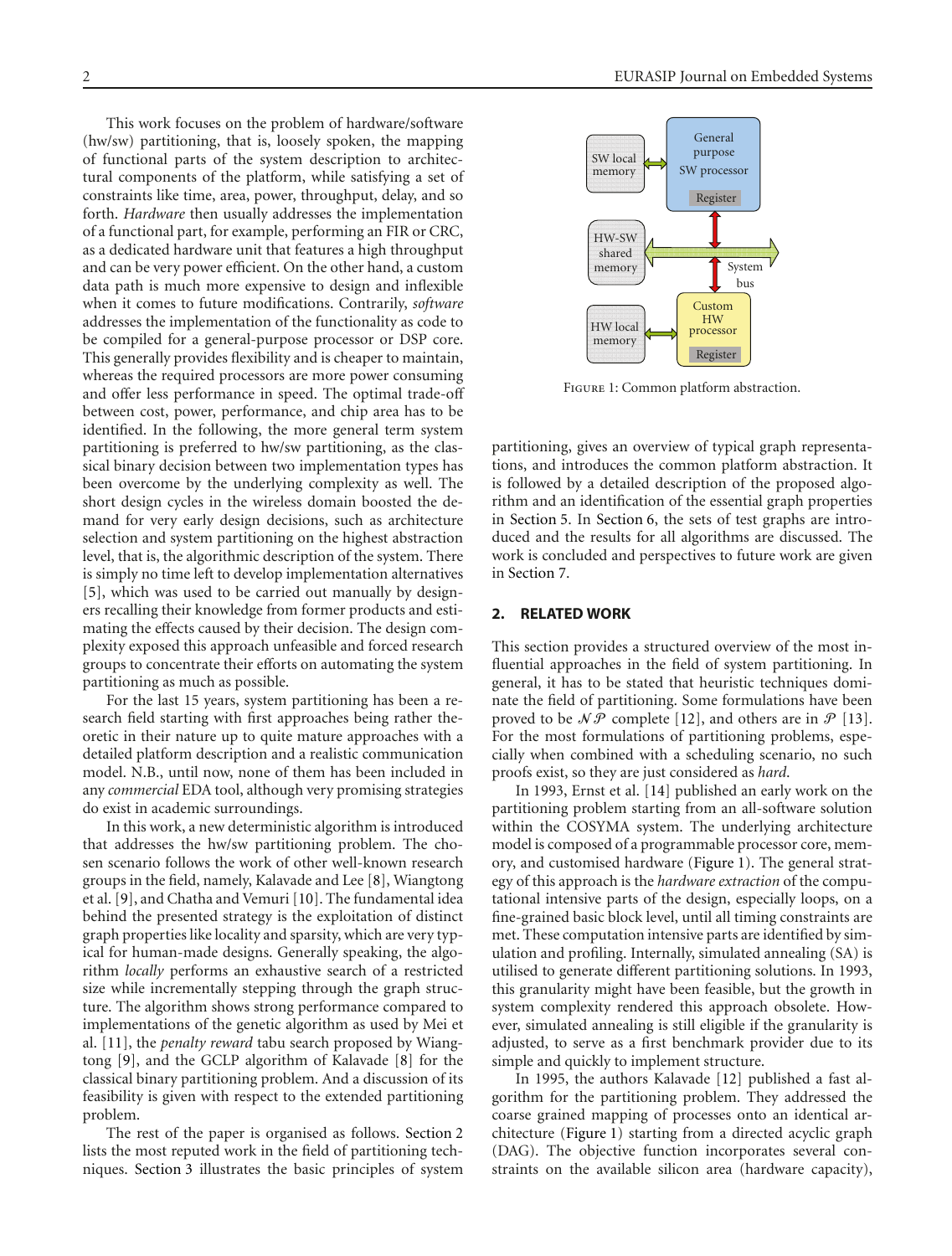memory (software capacity), and latency as a timing constraint. The global criticality/local phase (GCLP) algorithm is basically a greedy approach, which visits every process node once and is directed by a dynamic decision technique considering several cost functions.

In the work of Eles et al. [15], a tabu search algorithm is presented and compared to simulated annealing and a Kernighan-Lin (KL) based heuristic. The target architecture does not differ from the previous ones. The objective function concentrates more on a trade-off between the communication overhead between processes mapped to different resources and a reduction of execution time gained by parallelism. The most important contribution is the preanalysis before the actual partitioning starts. Static code analysis techniques down to the operational level are combined with profiling and simulation to identify the computation intensive parts of the functional code. A suitability metric is derived from the occurrence of distinct operation types and their distribution within a process, which is later on used to guide the mapping to a specific implementation technology.

In the later nineties, research groups started to put more effort into combined partitioning and scheduling techniques. One of the first approaches to be mentioned of Chatha and Vemuri [16] features the common platform model depicted in Figure 1. Partitioning is performed in an iterative manner on system level with the objective of minimising execution time while maintaining the area constraint. The partitioning algorithm mirrors exactly the control structure of a classical Kernighan-Lin implementation adapted to more than two implementation techniques, that is, for both hardware and software exist more than one implementation type. Every time a node is tentatively moved to another implementation type, the scheduler estimates the change in the overall execution time instead of rescheduling the task graph. By this means, a low runtime is preserved by losing reliability of their objective function since the estimated execution time is only an approximation. The authors extended their work towards combined retiming, scheduling, and partitioning of transformative applications, for example, JPEG or MPEG decoder [10].

A very mature combined partitioning and scheduling approach for directed acyclic graphs (DAG) has been published in 2002 by Wiangtong et al. [9]. The target architecture adheres to the concept given in Figure 1, but features a more detailed communication model. The work compares three heuristic methods to traverse the search space of the partitioning problem: simulated annealing, genetic algorithm, and tabu search. Additionally, the most promising technique of this evaluation, tabu search, is further improved by a socalled *penalty reward* mechanism. A reimplementation of this algorithm confirms the solid performance in comparison to the simulated annealing and genetic algorithms for larger graphs.

Approaches based on genetic algorithms have been used extensively in different partitioning scenarios: Dick and Jha [17] introduced the MOGAC cosynthesis system for combined partitioning/scheduling for periodic acyclic task graphs, Mei et al. [11] published a basic GA approach for the binary partitioning in a very similar setting to our work, and Zou et al. [18] demonstrated a genetic algorithm with a finer granularity (control flow graph level) but with the common platform model of Figure 1.

#### **3. SYSTEM PARTITIONING**

This section covers the fundamentals of system partitioning, the graph representation for the system, and the platform abstraction. Due to limited space, only a general discussion of the basic terms is given in order to ensure a sufficient understanding of our contribution. For a detailed introduction to partitioning, please refer to the literature [19, 20].

#### *3.1. Graph representation of signal processing systems*

A common ground of modern signal processing systems is their representation in dependence on their nature as dataflow-oriented systems on a macroscopic level, for instance, in opposition to a call graph representation [21]. Nearly every signal processing work suite offers a graphical blockbased design environment, which mirrors the movement of data, streamed or blockwise, while it is being processed [22– 24]. The transformation of such systems into a task graph is therefore straightforward and rather trivial. To be in accordance with most of the partitioning approaches in the field, we assume a graph representation to be in the form of synchronous data flow graphs (SDF), that has been firstly introduced in 1987 [25]. This form established the backbone of renowned signal processing work suites, for example, Ptolemy [23] or SPW [22]. It captures precisely multiple invocations of processes and their data dependencies and thus is most suitable to serve as a system model. In Figure 2(a), a simple example of an SDF graph  $G = (\mathcal{V}, \mathcal{E})$  is depicted that is composed of a set of vertices  $V = \{a, \ldots, e\}$  and a set of edges  $\mathcal{E} = \{e_1, \ldots, e_5\}$ . The numbers on the tail of each edge *ei* represent the number of samples produced per invocation of the vertex at the edge's tail,  $out(e_i)$ . The numbers on the head of each edge indicate the number of samples consumed per invocation of the vertex at the edge's head, in(*ei*). According to the data rates at the edges, such a graph can be uniquely transformed into a single activation graph (SAG) in Figure 2(b). Every vertex in an SAG stands for exactly one invocation of the process, thus the complete parallelism in the design becomes visible. Here, vertex *b* and *d* occur twice in the SAG to ensure a valid graph execution, that is, every produced data sample is also consumed. The vertices cover the functional objects of the system, or *processes*, whereas the edges mirror data transfers between different processes.

Most of the partitioning approaches in Section 2 premise the *homogeneous*, acyclic form of SDF graphs, or they state to consider simply DAGs. An SDF graph is called *homogeneous* if for all  $e_i \in \mathcal{E}$ , out $(e_i) = \text{in}(e_i)$ . Or in other words, the SDFG and SAG exhibit identical structures. We explicitly allow for general SDF graphs in our implementations of GA, TS, and the new proposed algorithm. The transformation of general SDF graphs into homogeneous SAG graphs is described in [26], and does only affect the implementation complexity of the mechanism that schedules a *given* partitioning solution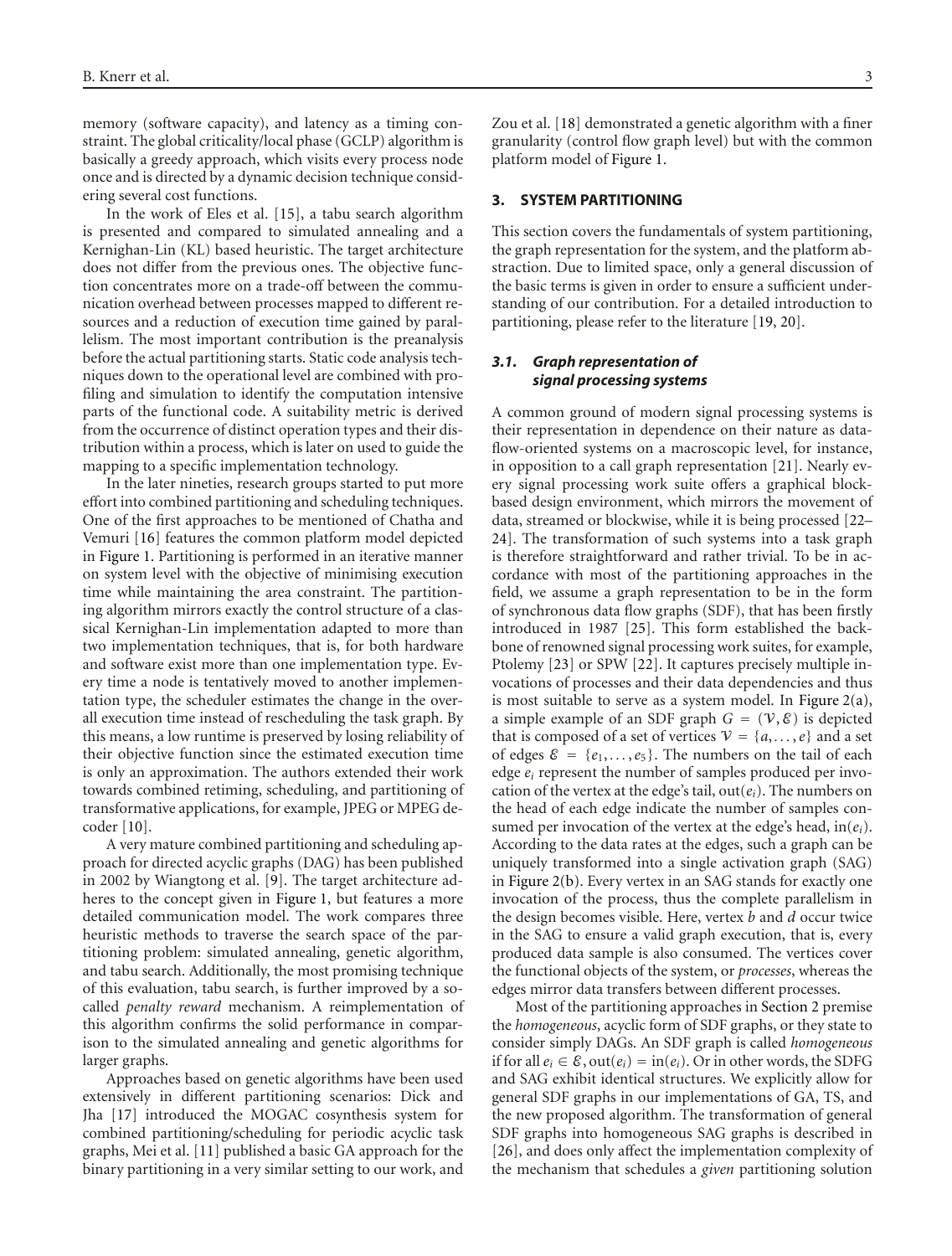

Figure 2: Simple example of a synchronous data flow graph and its decomposition into a single activation graph.



FIGURE 3: Origin (a) and modification (b) towards the common platform abstraction used for the algorithm evaluation.

onto a platform model. Note that due to its internal structure, the GCLP algorithm can not easily be ported to general SDF graphs and so it has been tested to acyclic homogeneous SDF graphs only.

In its current state, such a graph only describes the mathematical behaviour of the system. A binding to specific values for time, area, power, or throughput can only be performed in combination with at least a rough idea of the architecture, on which the system will be implemented. Such a platform abstraction will be covered in the following section.

#### *3.2. Platform abstraction*

The inspiration for the architecture model in this work originates from our experience with an industry-designed UMTS baseband receiver chip [27]. Its abstraction (see Figure 3(a)) has been developed to provide a maximum degree of generality while being along the lines of the industry-designed SoCs in use. The real reference chip is composed of two DSP cores for the control-oriented functionality (an ARM for the signalling part and a StarCore for the multimedia part). It features several hardware accelerating units (ASICs), for the more data-oriented and computation intensive signal processing, one system bus to a shared RAM for mixed resource communication, and optionally direct I/O to peripheral subsystems.

In Figure 3(b), the modification towards the platform concept with just one DSP and one hardware processing unit (e.g., FPGA) has been established (compare to Figure 1). This modification was mandatory for the comparison to the partitioning techniques of Wiangtong et al. [9] and Kalavade and Lee [8].

To the best of our knowledge, Wiangtong et al. [9] were the first group to introduce a mature communication model with high degree of realism. They differentiate between *load* and *store* accesses for every single memory/bus resource, and ensure a static schedule that avoids any collisions on the communication resources. Whereas, for instance, in the work of Kalavade [12], the communication between processes on the same resource is neglected completely, in the works of Chatha and Vemuri [10] or Vahid and Le [21], the system's execution time is estimated by *averaging* over the graph structure, and Eles et al. [15] do not generate a value for the execution time of the system at all, but base their solution quality mainly on the minimisation of communication between the hardware and the software resources.

Since, in this work, the achievable system time is considered as one of the key system traits, for which constraints exist, a reliable feedback on the makespan of a distinct partitioning solution is obligatory. Therefore, we adhere to a detailed communication model. Table 1 provides the example access times for reading and writing bits via the different resources of the platform in Figure 3(b). Communication of processes on the same resource uses preferably the local memory, unless the capacity is exceeded. Processes on different resources use the system bus to the shared memory. The presence of a DMA controller is assumed. In case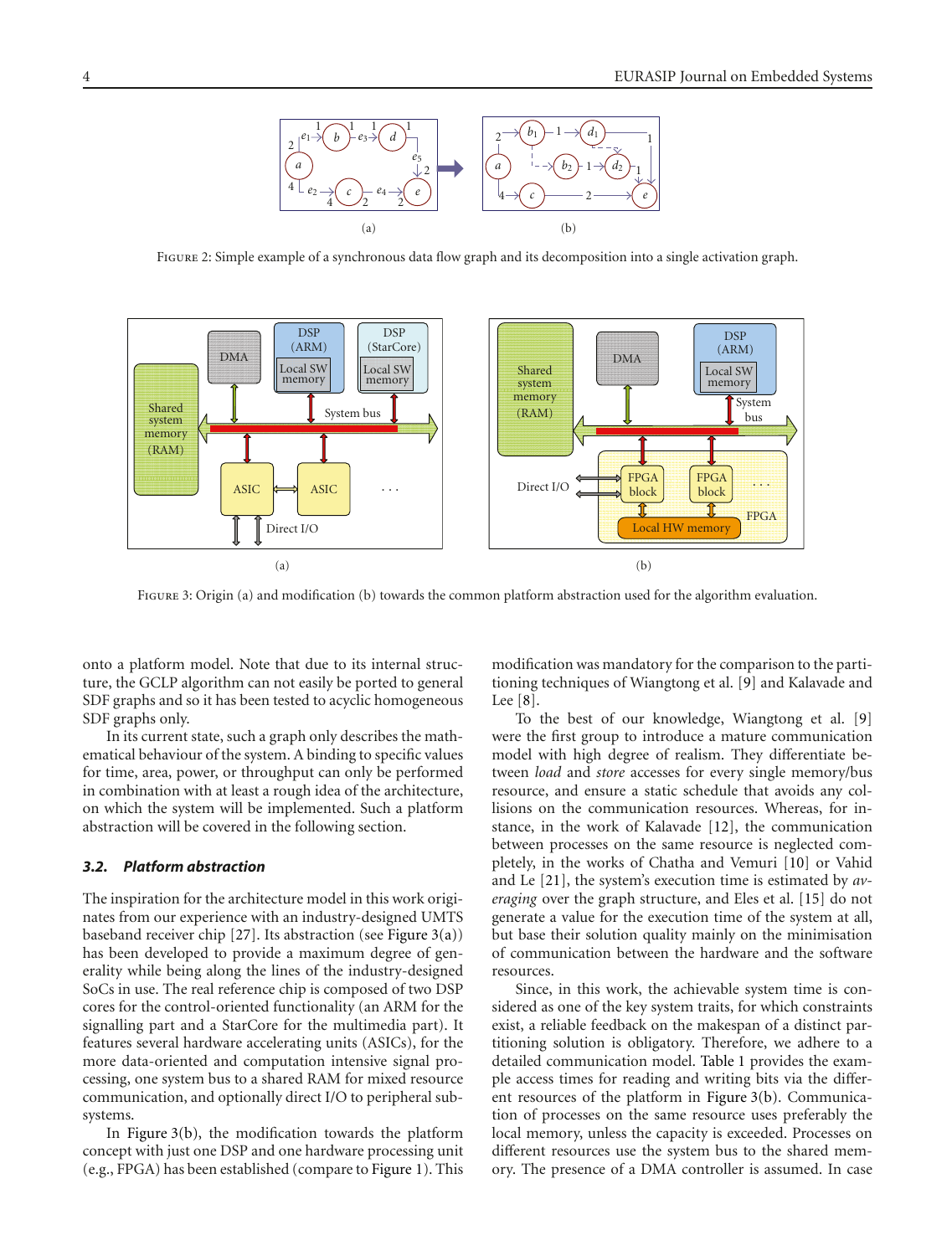the designer already knows the bus type, for example, ARM AMBA 2.0, the relevant values could be modified accordingly.

With the knowledge about the platform abstraction described in Section 3.2 the system graph is enriched with additional information. The majority of the approaches assigns a set of characteristic values to every vertex as follows:

$$
\forall v_i \in \mathcal{V} \ \exists \ I(v_i) = \{ et^H, et^S, gc, \dots \},\tag{1}
$$

where  $e^{tH}$  is the execution time as a hardware unit,  $e^{tS}$  is the execution time of the software implementation, and *gc* is the gate count for the hardware unit and others like power consumption and so forth. Those values are mostly obtained by high-level synthesis [8] or estimation techniques like static code analysis [28, 29] or profiling [30, 31]. Unlike in the classical binary partitioning problem, in which just two implementation types for every process exist (*etH*, *etS*), a set of implementation types for every process is considered, comparable to the scenario chosen by Kalavade and Lee [8] and Chatha and Vemuri [10]. This is usually referred to as an extended partitioning problem. Mentor Graphics recently released the high-level synthesis tool, *CatapultC* [32], which allows for a fast synthesis of *C* functions for an FPGA or ASIC implementation. By a variation of parameters, for example, the unfolding factor, pipelining, or register usage, it is possible to generate a set of implementation alternatives  $A_{\text{FPGA}}^i = \{gc, et\}$  for every single process  $v_i$ , like an FIR, featured by the consumed area in gates, the gate count *gc*, and the execution time *et*. Accordingly, for every other resource, like the ARM or the StarCore (SC) processors, sets of implementation alternatives,  $A_{ARM}^i = \{cs, et\}$  and  $A_{SC}^i = \{cs, et\}$ , can be generated by varying the compiler options. For instance, the minimisation of DSP stall cycles is traded off against the code size *cs* for a lower execution time *et* as follows:

$$
\forall v_i \in \mathcal{V} \exists \mathcal{L}^{\nu}(v_i) = \{A_{\text{FPGA},1}^{i}, A_{\text{FPGA},2}^{i}, \dots, A_{\text{FPGA},k}^{i}, A_{\text{ARM},1}^{i}, A_{\text{ARM},2}^{i}, \dots, A_{\text{ARM},l}^{i},
$$
\n
$$
A_{\text{SC},1}^{i}, A_{\text{SC},2}^{i}, \dots, A_{\text{SC},m}^{i} \}.
$$
\n(2)

In a similar fashion, the transfer times *tt* for the data transfer edges *ei* are considered since several communication resources exist in the design: the bus access to the shared memory (shr), the local software (lsm), and the local hardware memory (lhm) as follows:

$$
\forall e_i \in \mathcal{E} \exists \mathcal{L}^e(e_i) = \{ t t_{\text{shr}}^i, t t_{\text{lam}}^i, t t_{\text{lam}}^i \}.
$$
 (3)

The next section finally introduces the partitioning problem for the given system graph and the platform model under consideration of distinct constraints.

#### *3.3. Basic terms of the partitioning problem*

In embedded system design, the term *partitioning* combines in fact two tasks: *allocation*, that is, the selection of architec-

TABLE 1: Maximum throughput for read/write accesses to the communication/memory resources.

| Communication         | Read (bits/ $\mu$ s) | Write $(bits/\mu s)$ |
|-----------------------|----------------------|----------------------|
| Local software memory | 512                  | 1024                 |
| Local hardware memory | 2048                 | 4096                 |
| Shared system bus     | 1024                 | 2048                 |
| Direct I/O            | 4096                 | 4096                 |

tural components, and *mapping*, that is, the binding of system functions to these components. Since in most formulations, the selection of architectural components is presumed, it is very common to use *partitioning* synonymously with *mapping*. In the remaining work, the latter will be used to be more precise. Usually, a number of requirements, or *constraints*, are to be met in the final solution, for instance, execution time, area, throughput, power consumption, and so forth. This problem is in general considered to be intractable or *hard* [33]. Arato et al. gave a proof for the NP completeness, but in the same work, they showed that other formulations are in  $\mathcal{P}$  [13]. Our work elaborates on such an  $\mathcal{NP}$ -partitioning scenario combined with a multiresource scheduling problem. The latter has been proven to be  $\mathcal{NP}$ complete [34, 35].

With the platform model given in Section 3.2, the *allocation* has been established. In Figure 4, the *mapping* problem of a simple graph is depicted. The left side shows the system graph, Figure 4(a), the right side shows the platform model in a graph-like fashion, Figure 4(b). With the connecting arcs in the middle, the system graph and the architecture graph compose the *mapping* graph. The following constraints have to be met to build a valid *mapping* graph.

- (i) All vertices of the system graph have to be mapped to processing components of the architecture graph.
- (ii) All edges of the system graph have to be mapped to communication components of the architecture graph as follows.
	- (a) Edges that connect vertices mapped to an identical processing component have to be mapped to the local communication component of this processing component.
	- (b) Edges connecting vertices mapped to different processing components have to be mapped to the communication component, that connects these processing components.
- (iii) Communication components are either sequential or concurrent devices. If *read* or *write* accesses cannot occur concurrently, then a schedule for these access operations is generated.
- (iv) Processing components can be sequential or concurrent devices. For sequential devices a schedule has to exist.

A mapping according to all these rules is called *feasible*. However, feasibility does not ensure validity. A *valid* mapping is a *feasible* mapping that fulfills the following constraints.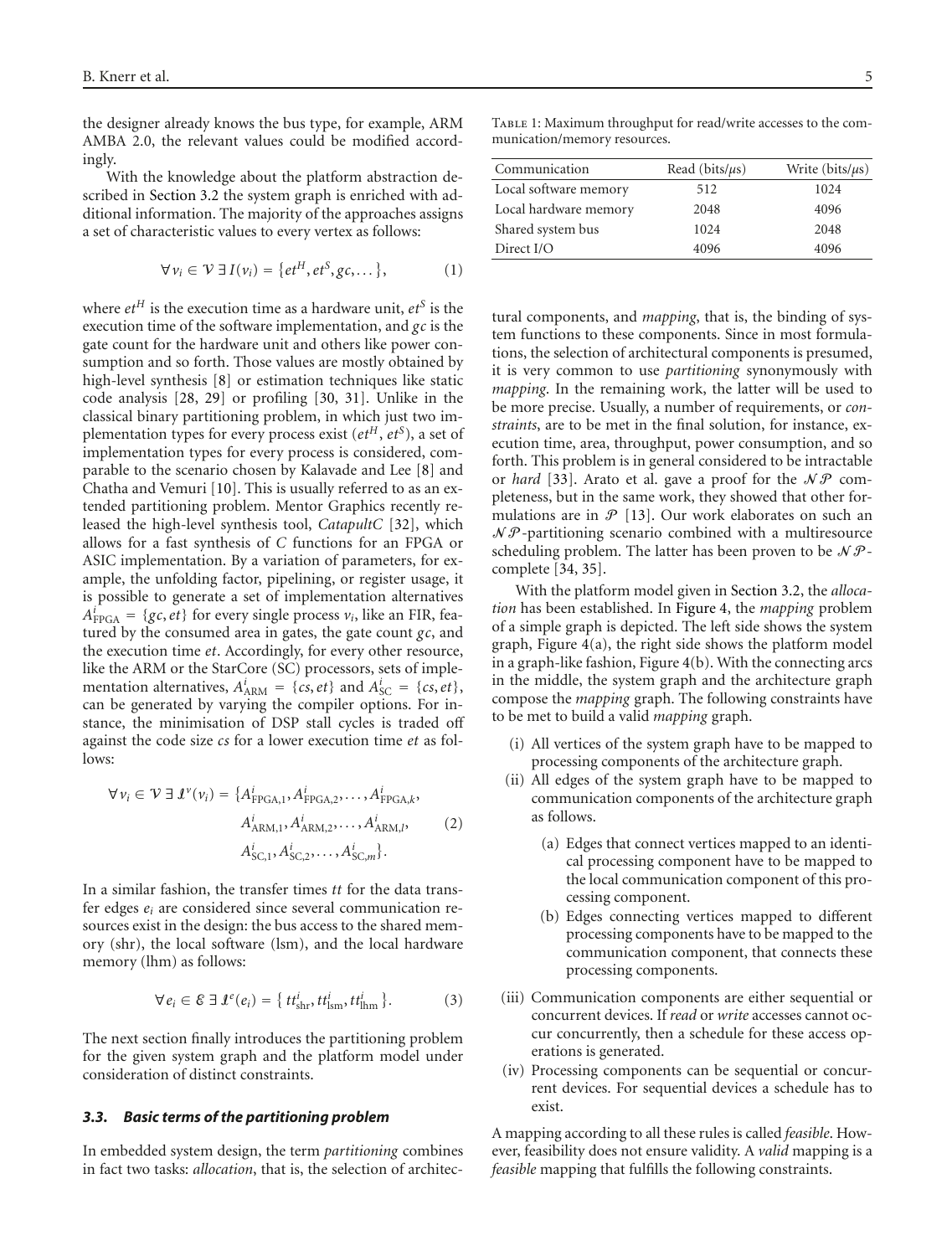

Figure 4: Mapping specification between system graph and architecture graph.

- (i) A deadline *T*limit measured in clock cycles (or *μ*s) must not be exceeded by the makespan of the mapping solution.
- (ii) Sequential processing devices have a limited instruction or code size capacity *C*limit measured in bytes, which must not be exceeded by the required memory of mapped processes.
- (iii) Concurrent processing devices have a limited area capacity *A*limit measured in gates, which must not be exceeded by the consumed area of the mapped processes.

Other typical constraints, which have not been considered in this work in order to be comparable to the algorithms of the other authors, are monetary cost, power consumption, and reliability.

Due to the presence of sequential processing elements, bus or DSP, the mapping problem includes another hard optimisation challenge: the generation of optimal schedules for a mapping instance. For any two processes mapped to the DSP or data transfers mapped to the bus that overlap in time, a collision has to be solved. A very common strategy to solve occurring collisions in a fast and easy-to-implement manner is the deployment of a priority list introduced by Hu [36], which will be used throughout this work. As our focus lies on the performance evaluation of a mapping algorithm, a review of different scheduling schemes is omitted here. Please refer to the literature for more details on scheduling algorithms in similar scenarios [37–39].

## **4. SYSTEM GRAPHS PROPERTIES, COST FUNCTION, AND CONSTRAINTS**

This section deals with the identification of system graph characteristics encountered in the partitioning problem. A set of properties is derived, which disclose the view to promising modifications of existing partitioning strategies and finally initiate the development of a new powerful partitioning technique. The latter part introduces the cost function to assess the quality of a given partitioning solution and the constraints such a solution has to meet.

## *4.1. Revision of system graph structures*

The very first step to design a new algorithm lies in the acquisition of a profound knowledge about the problem. A review of the literature in the field of partitioning and electronic system design in general, regarding realistic and generated system graphs has been performed. The value ranges of the properties discussed below have been extracted from the three following sources:

- (i) an industry design of a UMTS baseband receiver chip [27] written in COSSAP/C++;
- (ii) a set of graph structures has been taken from Radioscape's RadioLab3G, which is a UMTS library for Matlab/Simulink [40];
- (iii) three realistic examples stem from the standard task graph set of the Kasahara Lab [41].

Additionally, many works incorporate one or two example designs taken from development worksuites they lean towards [8, 14]. Others introduce a fixed set of typical and very regular graph types [9, 39]. Nearly all of the mentioned approaches generate additional sets of random graphs up to hundreds of graphs to obtain a reliable fundament for test runs of their algorithms. However, truly random graphs, if not further specified, can differ dramatically from the specific properties found in human made graphs. Graphs in electronic system design, in which programmers capture their understanding of the functionality and of the data flow, can be isolated by specific values for the following set of graph properties.

#### *Granularity*

Depending on the granularity of the graph representation, the vertices may stand for a single operational unit (MAC, Add, or Shift) [14] or have the rich complexity of an MPEG or H.264 decoder. The majority of the partitioning approaches [8–10, 17] decide for medium-sized vertices that cover the functionality of FIRs, IDCTs, Walsh-Hadamards transform, shellsort algorithms, or similar procedures. This size is commonly considered as *partitionable*. The following graph properties are related to system graphs with such a granularity.

#### *Locality*

In graph theory, the term *k*-locality is defined as follows [42]: a locality of  $k > 0$  means that when all vertices of a graph are written as elements of a vector with indices  $i =$  $1 \ldots |V|$ , edges may only exist between vertices whose indices do not differ by more than *k*. More descriptively, humanmade graphs in electronic system design reveal a strong affinity to this locality property for rather small *k* values compared to its number of vertices  $|\mathcal{V}|$ . From a more pragmatic perspective, it can be expressed as a graph's affinity to rather short edges, that is, vertices are connected to other vertices on a similar graph level. The generation of a *k*-locality graph is simple but the computation of the *k*-locality for a given graph is a hard optimisation problem itself, since *k* should be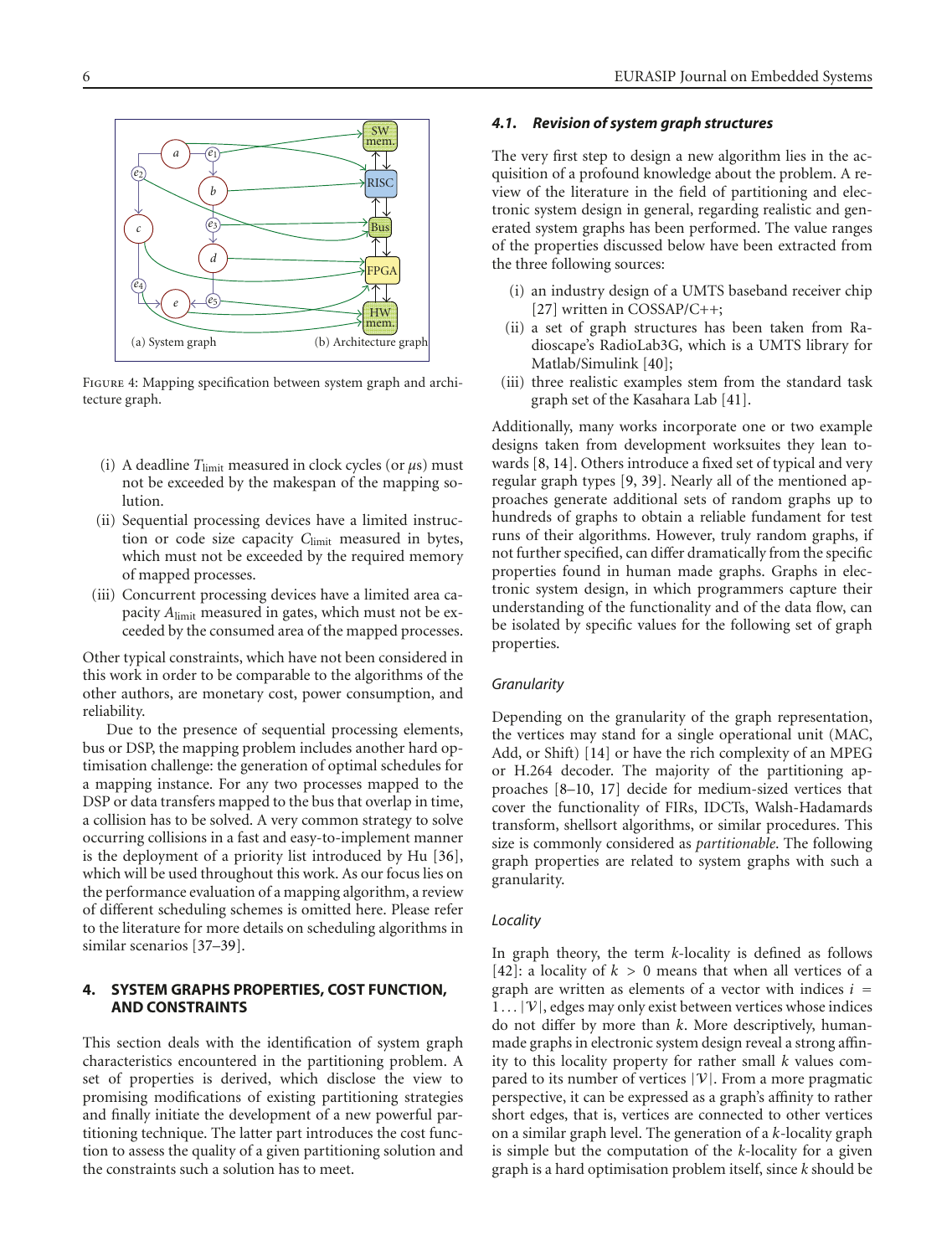

Figure 5: Examples for the *rank*-locality of two different graphs according to (4).



FIGURE 6: Density of graph structures.

the smallest possible. Hence, we introduce a related metric to describe the locality of a given graph: the *rank*-locality  $r_{\text{loc}}$ . In Figure 5, two graphs are depicted. At the bottom, the *rank* (or precedence) levels are annotated and the *rank*-locality is computed as follows:

$$
\eta_{\rm oc} = \frac{1}{|\mathcal{E}|} \sum_{e_i \in \mathcal{E}} \text{rank}(\nu_{\rm sink}(e_i)) - \text{rank}(\nu_{\rm source}(e_i)). \tag{4}
$$

The *rank*-locality can be calculated very easily for a given graph. Very low values,  $r_{\text{loc}} \in [1.0 \dots 2.0]$ , are reliable indicators for system graphs in signal processing.

#### *Density*

A directed graph is considered as *dense* if <sup>|</sup>E|∼|V|2, and as *sparse* if  $|\mathcal{E}| \sim |\mathcal{V}|$  [42], see Figure 6. Here, an edge corresponds to a directed data transfer, which is either existing between two vertices or not. The possible values for the number of edges calculate to  $(|V| - 1) \leq |E| \leq (|V| - 1)|V|$ , and for directed *acyclic* graphs to  $(|V| - 1) \leq |\mathcal{E}| \leq (|\mathcal{V}| - 1)$  $1)|\mathcal{V}|/2$ . The considered system graphs are biased towards *sparse* graphs with a density ratio of about  $\rho = |\mathcal{E}|/|\mathcal{V}| =$  $2 \ldots \sqrt{|\mathcal{V}|}.$ 

#### *Degree of Parallelism*

The degree of parallelism  $\gamma$  is in general defined as  $\gamma$  =  $|\mathcal{V}|/|\mathcal{V}_{LP}|$ , with  $|\mathcal{V}_{LP}|$  being the number of vertices on the longest (critical) path [43]. In a weighted graph scenario this definition can easily be modified towards the fraction of the overall sum of the vertices' (and edges') weights divided by



Figure 7: Task graph with characteristic values for *ρ*, *r*loc, and *γ*.

the sum of the weights of the vertices (and edges) encountered on the longest path. Apparently, this modification fails when the vertices and edges feature a set of varying weights since in our case, the execution times *et* and transfer times *tt* will serve as weights.

Hence, for every vertex and every edge an average is built over their possible execution and transfer times,  $et_{avg}$  and *tt*avg. These averaged values then serve as unique weights for the time-related degree of parallelism *γ<sub>t</sub>*:

$$
\gamma_t = \frac{\sum_{v_i \in \mathcal{V}} \mathcal{et}_{avg}^i + \sum_{e_j \in \mathcal{E}} \mathcal{t}_{avg}^j}{\sum_{v_i \in \mathcal{V}_{LP}} \mathcal{et}_{avg}^i + \sum_{e_j \in \mathcal{E}_{LP}} \mathcal{t}_{avg}^j}.
$$
(5)

This property may vary to a higher degree since many chainlike signal processing systems exist as well as graphs with a medium, although rarely high, inherent parallelism,  $y_t$  =  $2...\sqrt{|\mathcal{V}|}$ . But for directed acyclic graphs this property can be calculated efficiently beforehand and serves as a fundamental metric that influences the choice of scheduling and partitioning strategies.

Taking these properties into account, random graphs of various sizes have been generated building up sets of at least 180 different graphs of any size.

A categorisation of the system graph according to the aforementioned properties for directed acyclic graphs can be efficiently achieved by a single breadth-first search as follows:

- (i) the totalised values for area  $A_{total}$ ,  $S_{total}$ , and time  $T_{total}$ ;
- (ii) the time based degree of parallelism *γt*.
- (iii) the ranks of all vertices;
- (iv) the *density ρ* of the system graph.

These values can be achieved with linear algorithmic complexity  $\mathcal{O}(|\mathcal{V}| + |\mathcal{E}|)$ . A second run over the list of edges yields the *rank*-locality property in  $\mathcal{O}(|\mathcal{E}|)$ . The set of preconditions for the application of the following algorithm is comprised by a low to medium degree of parallelism *γt* ∈  $[2, 2\sqrt{|\mathcal{V}|}]$ , a low *rank*-locality  $r_{\text{loc}} \leq 8$ , and a *sparse* density  $\rho = 2 \dots \sqrt{|\mathcal{V}|}.$ 

In Figure 7, a typical graph with low values for *ρ* and *r*loc is depicted. The rank levels are annotated at the bottom of the graphic. The fundamental idea of the algorithm explained in Section 5 is that, in general, a local optimal solution, for instance, covering the rank levels 0 and 1, does probably not interfere with an optimal solution for the rank levels 6 and 7.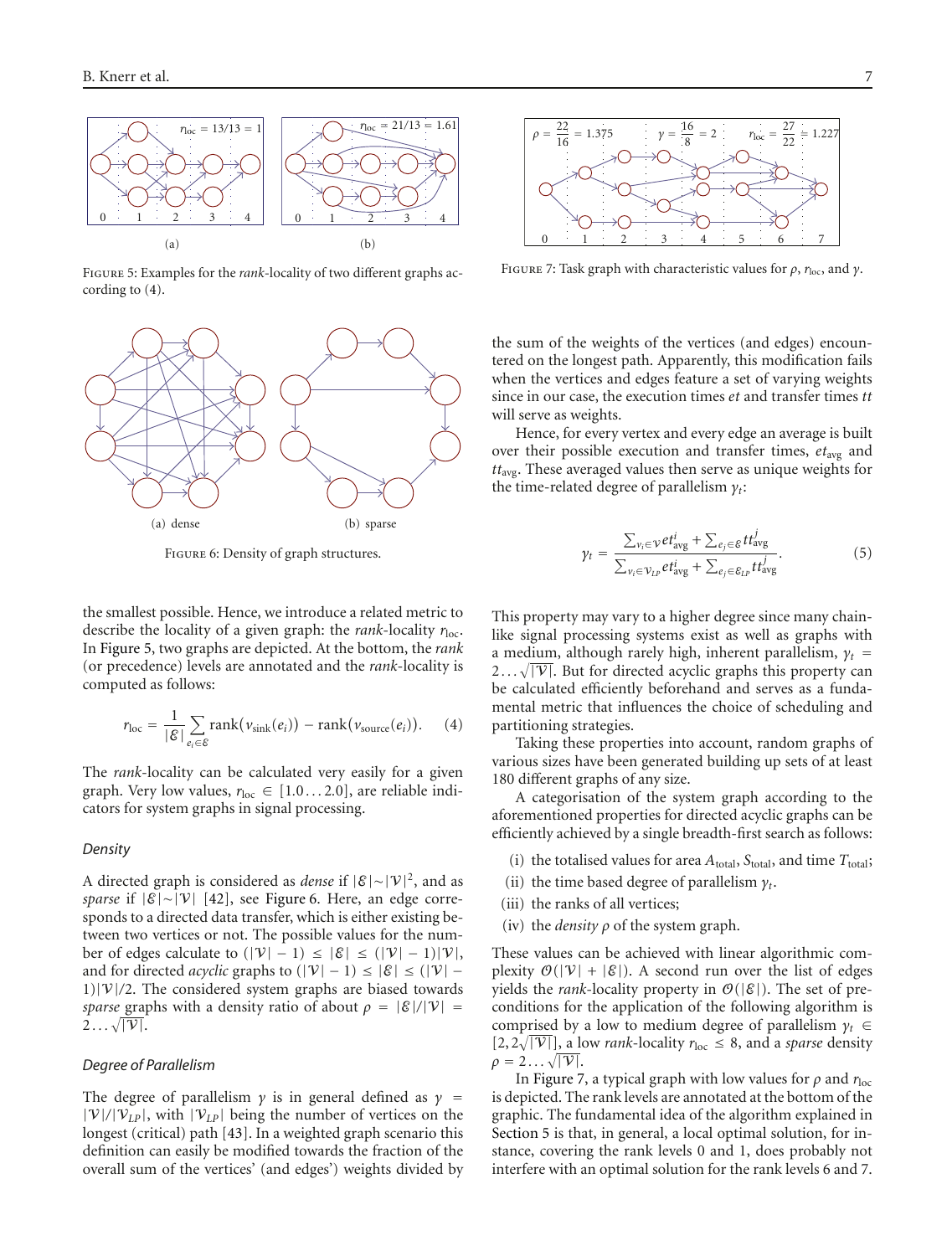### *4.2. Cost function, constraints, and performance metrics*

Although there are about as many different cost functions as there are research groups, all of the referred to approaches in Section 2 consider time and area as counteracting optimisation goals. As can be seen in (6), a weighted linear combination is preferred due to its simple and extensible structure. We have also applied Pareto point representations to seize the quality of these multiobjective optimisation problems [44], but in order to achieve comparable scalar values for the different approaches, the weighted sum seems more appropriate. According to Kalavade's work, code size has been taken into account as well. Additional metrics, for instance, power consumption per process implementation type, can just be added as a fourth linear term with an individual weight. The quality of the obtained solution, the cost value  $\Omega_p$  for the best partitioning solution *P*, is then

$$
\Omega_P = p_T(T_P) \alpha \frac{T_P - T_{\min}}{T_{\text{limit}} - T_{\min}} + p_A(A_P) \beta \frac{A_P}{A_{\text{limit}}} + p_S(S_P) \xi \frac{S_P}{S_{\text{limit}}}.
$$
\n(6)

Here, *TP* is the makespan of the graph for partitioning *P*, which must not exceed *T*limit; *Ap* is the sum of the area of all processes mapped to hw, which must not exceed *A*limit; *SP* is the sum of the code sizes of all processes mapped to sw, which must not exceed *S*limit. With the weight factors *α*, *β*, and *ξ*, the designer can set individual priorities. If not stated otherwise, these factors are set to 1. In the case that one of the values  $T_p$ ,  $A_p$ , or  $S_p$  exceeds its limit, a penalty function is applied to enforce solutions within the limits:

$$
p_A\left(\frac{A_P}{A_{\text{limit}}}\right) = \begin{cases} 1.0, & A_P \le A_{\text{limit}}, \\ \left(\frac{A_P}{A_{\text{limit}}}\right)^{\eta}, & A_P > A_{\text{limit}}. \end{cases} \tag{7}
$$

The penalty functions for  $p_T$  and  $p_S$  are defined analogously. If not stated otherwise, *η* is set to 4*.*0.

The boolean validity value *V<sub>P</sub>* of an obtained partitioning *P* is given by the boolean term:  $V_P = (T_P \leq T_{\text{limit}}) \wedge (A_P \leq T_{\text{limit}})$  $A$ <sub>limit</sub>) ∧ ( $S_P \le S$ <sub>limit</sub>). A last characteristic value is the validity percentage  $\Psi = N_{valid}/N$ , which is the quotient of the number of valid solutions *N*valid divided by the number of all solutions *N*, for a graph set containing *N* different graphs.

The constraints can be further specified by three ratios  $R_T$ ,  $R_A$ , and  $R_S$  to give a better understanding of their strictness. The ratios are obtained by the following equations:

$$
R_T = \frac{T_{\text{limit}} - T_{\text{min}}}{T_{\text{total}} - T_{\text{min}}}, \quad R_A = \frac{A_{\text{limit}}}{A_{\text{total}}}, \quad R_S = \frac{S_{\text{limit}}}{S_{\text{total}}}.
$$
 (8)

The totalised values for area A<sub>total</sub>, code size S<sub>total</sub>, and execution time *T*<sub>total</sub> are simply built by the sum of the maximum gate counts *gc*, maximum code sizes *cs*, and maximum execution time *et*<sub>max</sub> of every process (plus the maximum transfer time *tt*max of every edge), respectively. The computation of *T*min is obtained by scheduling the graph under the assumption of an implementation featuring a full parallelism, that is, unlimited FPGA resources and no conflicts on any



Ordered vertex vector

FIGURE 8: Moving window for the RRES on an ordered vertex vector.



FIGURE 9: Two different start times for process (b) according to ASAP and ALAP schedule.

sequential device. It has to be stated that  $T_{\text{min}}$  and  $T_{\text{total}}$  are lower and upper bounds since their exact calculation in most cases is a hard optimisation problem itself.

Consequently, a constraint is rather strict when the allowed for resource limit is small in comparison to the resource demands that are present in the graph. For instance, the totalised gate count  $A_{total}$  of all processes in the graph is 100*k* gates, if  $A_{\text{limit}} = 20k$ , then  $R_A = 0.2$ , which is rather strict, as in average, only every fifth process may be mapped to the FPGA or may be implemented as an ASIC.

The computational runtime Θ has been evaluated as well and is measured in clock cycles.

## **5. THE RESTRICTED RANGE EXHAUSTIVE SEARCH ALGORITHM**

This section introduces the new strategy to exploit the properties of graph structures described in Section 4.1. Recall the fundamental idea sketched in the properties section of noninterfering rank levels. Instead of finding proper cuts in the graph to ensure such a noninterference, which is very rarely possible, we consider a moving window (i.e., a contiguous subset of vertices) over the topologically sorted vertices of the graph, and apply exhaustive searches on these subsets, as depicted in Figure 8. The annotations of the vertices refer to Figure 9. The window is moved incrementally along the graph structure from the start vertices to the exit vertices while locally optimising the subset of the RRES window.

The preparation phase of the algorithm comprises several necessary steps to boost the performance of the proposed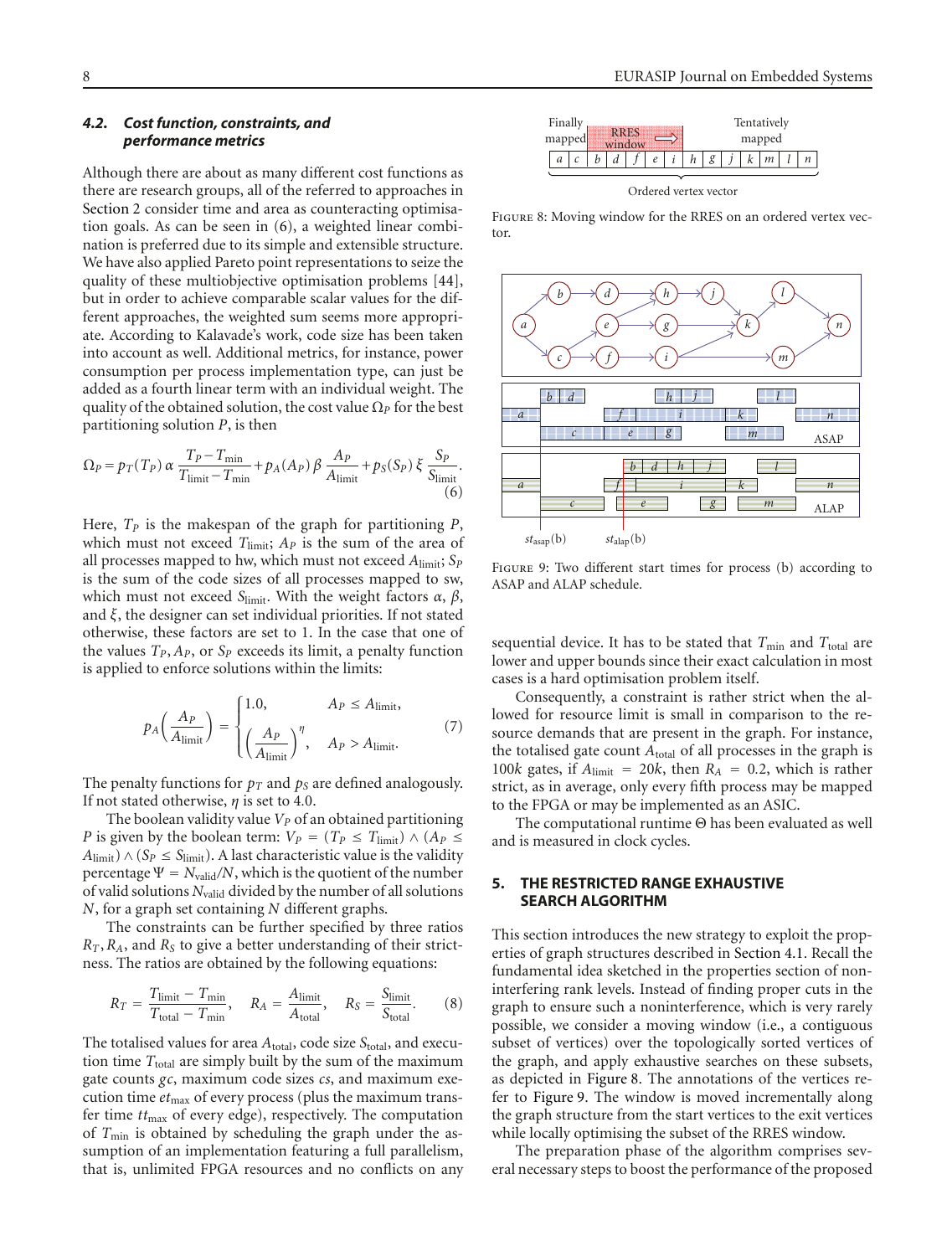| Initial<br>solution<br>$ \mathcal{V} $ | Pure<br><b>SW</b> | Pure HW |       | Random Heuristic | Heuristic<br>and RRES |  |
|----------------------------------------|-------------------|---------|-------|------------------|-----------------------|--|
| 20                                     | 2.241             | 2.267   | 2.118 | 2.101            | 2.085                 |  |
| 50                                     | 2.569             | 2.566   | 2.237 | 2.185            | 2.170                 |  |
| 100                                    | 2.700             | 2.655   | 2.261 | 2.202            | 2.188                 |  |

TABLE 2: Averaged cost  $\overline{\Omega}_P$  obtained for RRES starting from different initial solutions.

strategy. The initial solution, the very first assignment of vertices to an implementation type, has an impact on the achieved quality, although we can observe that this effect is negligible for fast and reasonable techniques to create initial solutions. In Table 2, the obtained cost values for an RRES (window length  $= 8$ , loose constraints) are depicted with varying initial solutions: pure software, pure hardware, guided random assignment according to the constraint setting, a more sophisticated but still very fast construction heuristic described in the literature [45], and when applying RRES on the partitioning solutions obtained by a preceding run with the aforementioned construction heuristic. Apparently, the local optima reached via the first two nonsensical initial solutions are substantially worse than the others. In the third column, the guided random assignment maps the vertices randomly but considers the constraint set in a simple way, that is, for any vertex, a real value in [0, 1] is randomly generated and compared to a global threshold  $T = (R_T + (1 - R_A) + R_S)/3$ , hence leading to balanced starting partitions. The construction heuristic discussed in [45] in the fourth column even considers each vertex traits individually and incorporates a sorting algorithm with complexity  $\mathcal{O}(|\mathcal{V}| \log(|\mathcal{V}|))$ . In the last column, RRES has been applied twice, the second time on the solutions obtained for an RRES run with the custom heuristic. The improvement is marginal opposing the doubled run time. These examples will demonstrate that RRES is quite robust when working on a reasonable point of origin. Further on, RRES is always applied starting from the construction heuristic since it provides good solutions introducing only a small run time overhead, but even RRES with initial solution based on random assignment can compete with the other algorithms.

Another crucial part is certainly the identification of the order, in which the vertices are *visited* by the moving window. For the vertex order, a vector is instantiated holding the vertices indices. The main requirement for the ordering is that adjacent elements in the vector mirror the vicinity of readily mapped processes in the schedule. Different schemes to order the vertices have been tested: a simple rank ordering that neglects the annotated execution and transfer times; an ordering according to ascending Hu priority levels that incorporates the critical path of every vertex; a more elaborate approach is the generation of two schedules, *as soon as possible* and *as late as possible* as in Figure 9. For some vertices, we obtain the very same start times  $st(v) = st_{\text{asap}}(v) = st_{\text{alap}}(v)$ for both schedules since for all  $v \in V_{LP}$  with  $V_{LP} \subseteq V$ building the longest path(s) (e.g., vertex *i*). The start and

end times are different if  $v \notin V_{LP}$  (e.g., *b*), then we chose  $st(v) = (1/2)(st_{asap}(v) + st_{alap}(v))$  (e.g., vertex *b*).

An alignment according to ascending values of  $st(v)$ yielded the best results among these three schemes, since the dynamic range of possible schedule positions is hence incorporated. It has to be stated that in the case of the binary partitioning problem, exactly two different execution times for any vertex exist, and three different transfer times for the edges (hw-sw, hw-hw, and sw-sw). In order to achieve just a single value for execution and transfer times for this consideration, again, different schemes are possible: utilising the values from the initial solution, simply calculating their average, or utilising a weighted average, which incorporates the constraints. The last technique yielded the best results on the applied graph sets. The exact weighting is given in the following equation:

$$
et = \frac{1}{3}(R_S et_{sw} + (1 - R_S)et_{hw} + R_A et_{hw} + (1 - R_A)et_{sw} + \hat{R}_T et_{sw} + (1 - \hat{R}_T)et_{hw}),
$$
(9)

where  $\hat{R}_T = R_T$  if  $et_{sw} \ge et_{hw}$ , and  $\hat{R}_T = 1 - R_T$  otherwise. Note that this averaging takes place before the RRES algorithm starts to enable a good exploitation of its potential, it will not be mistaken as the method to calculate the task graph execution time during the RRES algorithm in general. Whereas during the RRES and all other algorithms, any generated partitioning solution is properly scheduled: parallel tasks and data transfers on concurrent resources run concurrently, and sequential resources arbitrate collisions of their processes or transfers by a Hu level priority list and introduce delays for the losing process or transfer.

Once the vertex vector has been generated, the main algorithm starts. In Algorithm 1 pseudocode is given for the basic steps of the proposed algorithm. Lines (1)-(2) cover the steps already explained in the previous paragraphs. The loop in lines (4)–(6) is the windowing across the vertex vector with window length *W*. From within the loop, the exhaustive search in line (9) is called with parameters for the window  $v_i - v_j$ . The swapping of the most recently added vertex  $v_j$  in line (10) is necessary to save half of the runtime since all solutions for the previous mapping of  $v_i$  have already been calculated in the iteration before. This is related to the break condition of the loop in following the line (11). Although the current window length is *W*, only 2*<sup>W</sup>*−<sup>1</sup> mappings have to be calculated anew in every iteration. In line (12), the current mapping according to the binary representation of loop index *i* is generated. In other words, all possible permutations of the window elements are generated leading to new partitioning solutions. Any of these solutions is properly scheduled, avoiding any collisions, and the cost metric is computed. In lines  $(13)–(19)$ , the checks for the best and the best valid solution are performed. The actual final mapping of the *oldest* vertex in the window *vi* takes place in line (21). Here, the mapping of  $v_i$  is chosen, which is part of the best solution seen so far. When the window reaches the end of the vector, the algorithm terminates.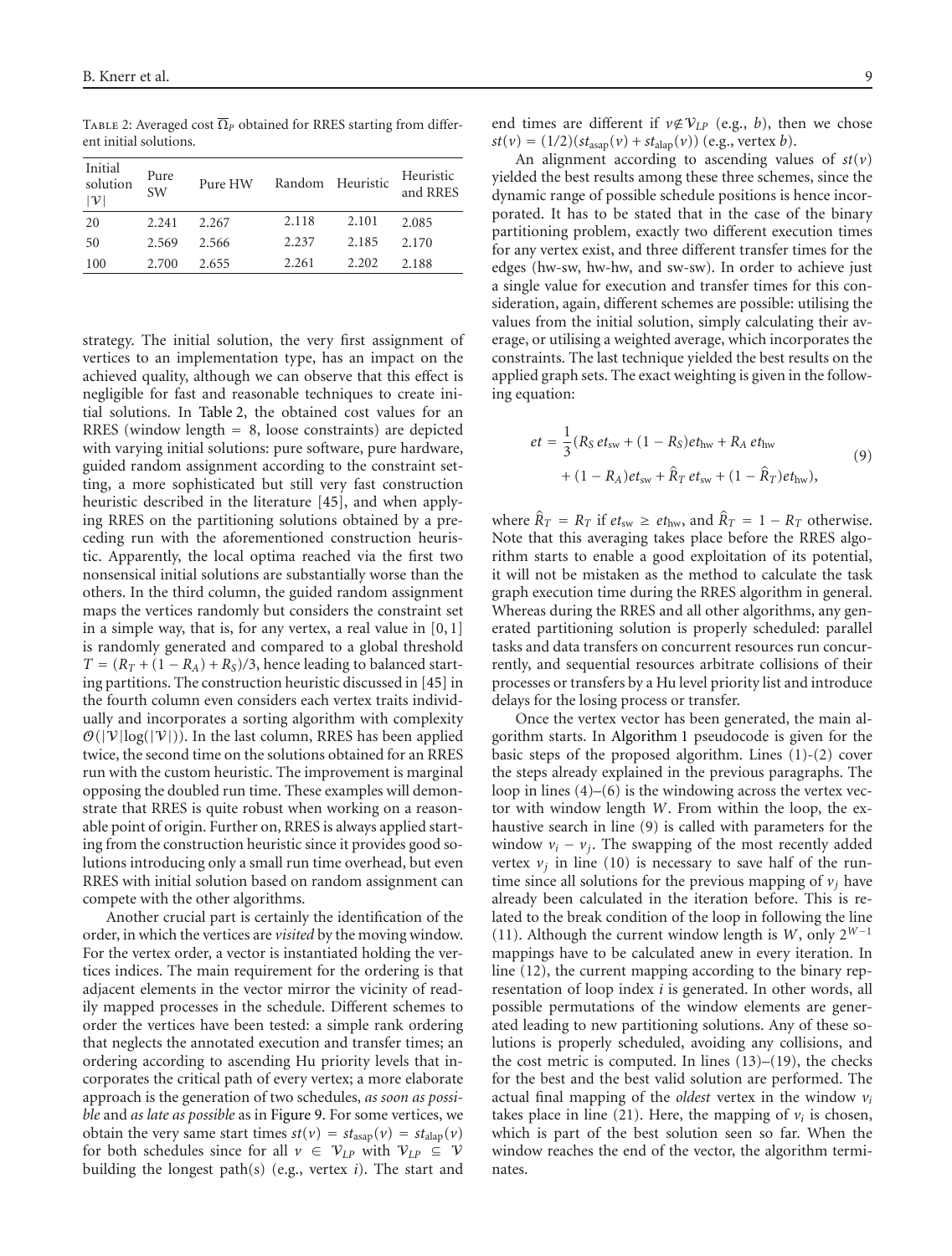(0) RRES  $() \{ (1) \}$  createIn createInitialSolution(); (2) createOrderedVector(); (3) (4) **for**  $(i = 1; i \le |V| - W; i++)$  {<br>(5) windowedExhaustiveSearch(*i*, windowedExhaustiveSearch $(i, i + W)$ ;  $(6)$  $(7)$ } (8) (9) windowedExhaustiveSearch(**int**  $v_i$ , **int**  $v_j$ ) {<br>(10) swapVertex( $v_i$ ); swapVertex( $v_j$ ); (11) **for** (**int**  $i = 0$ ;  $i < 2$  ( $W - 1$ );  $i + +$ ) {<br>(12) **createMapping** ( $v_i$ ,  $v_j$ ,  $i$ ); createMapping  $(v_i, v_i, i)$ ; (13) (14) **if** (constraints fulfilled) { valid = **true**;}<br>(15) **if** (cost (15) **if** (cost *<* bestCost) { storeSolution();}<br>(16) if (cost < b) (16) **if** (cost *<* bestValCost && valid) { storeValidSolution();}<br>17) }  $\frac{(17)}{(18)}$ mapVertex( $v_i$ , bestSolution);  $(19)$ }

Algorithm 1: Pseudocode for the RRES scheduling algorithm

## **6. RESULTS**

To achieve a meaningful comparison between the different strategies and their modifications and to support the application of the new scheduling algorithm, many sets of graphs have been generated with a wider range as described in Section 4. For the sizes of 20, 50, and 100 vertices, there are graph sets containing 180 different graphs with a varying graph properties  $\gamma_t = 2 \dots 2 \sqrt{|\mathcal{V}|}, r_{\text{loc}} = 1 \dots 8$ , and densities with  $\rho = 1.5 \dots \sqrt{|\mathcal{V}|}$ . Two different constraint settings are given: *loose* constraints with  $(R_T, R_A, R_S) = (0.5, 0.5, 0.7)$ , in which any algorithm found in 100% a valid solution, and *strict* constraints with  $(R_T, R_A, R_S) = (0.4, 0.4, 0.5, )$  to enforce a number of invalid solutions for some algorithms. The tests with the strict constraints are then accompanied with the validity percentage  $\Psi \le 100\%$ .

Naturally, the crucial parameter of RRES is the window length *W*, which has strong effects on both the runtime and the quality of the obtained solutions. In Figure 10, the first result is given for the graph set with the least number of vertices  $|\mathcal{V}| = 20$  since a complete exhaustive search (ES) over all 220 solutions is still feasible. The constraints are strict. The vertical axes show the range of the validity percentage Ψ and the best obtained cost values  $\Omega$  averaged over the 180 graphs. Over the possible window lengths *W*, shown on the *x*-axis, the performance of the RRES algorithm is plotted. The dotted lines show the ES performance. For a window length of 20, the obtained values for RRES and ES naturally coincide. The algorithm's performance is scalable with the window length parameter *W*. The trade-off between solution quality and runtime can hence directly be adjusted by the number



Figure 10: Validity Ψ and cost Ω for RRES, GCLP, and ES plotted over the window length *W*.

of calculated solutions  $S = (|\mathcal{V}| - W)2^{(W-1)}$ . The dashed curves are the cost and validity values over the graph subset, for which the product of rank locality and parallelism is  $\kappa = \gamma r_{\text{loc}} < 50$ . Obviously, there is a strong dependency between the proposed RRES algorithm and this product. In the last part of this section, this relation is brought into sharper focus.

For the following algorithms GA and TS that comprise a randomised structure, the outcome naturally varies. An ensemble of 30 different runs over any graph for any algorithm with a specific parameter set is performed. Since the distribution function of the cost values for these ensembles is not known, the Kolmogorov-Smirnov test [46] has been applied to any ensemble and any randomised algorithm to check whether a normal distribution of the cost values can be assumed. If so, the mean value and the standard deviation of the obtained cost values are sufficient to completely assess the performance of the algorithm. This assumption has been supported for all algorithms applied to graphs with a size equal or larger than 50 vertices. For smaller graphs of 20 vertices, this assumption turns out to be invalid for 28 out of 180 graphs. As in these cases, GA and RRES found to a large degree (near-)optimal solutions. Thus only the subset is compared by mean and standard deviation for which the normal distribution could be verified.

The parameter set of the GA implementation is briefly outlined. For a detailed description of the GA terms, please refer to the literature [47]. The chromosome coding utilises, as fundament, the very same ordered vertex vector as depicted in Figure 8. Every element of the chromosome, a gene, corresponds to a single vertex. Thus adjacent processes in the graph are also in vicinity in the chromosome. Possible gene values, or alleles, are 1 for hardware and 0 for software. Two selection schemes are provided, tournament and roulette wheel selection, of which the first showed better convergence. Mating is performed via two-point crossover recombination. Mutation is implemented as an allele flip with a probability 0.03 per gene. The population size is set to  $2|\mathcal{V}|$ , and the termination criterion is fulfilled after  $2|\mathcal{V}|$  generations without improvement. These GA mechanisms have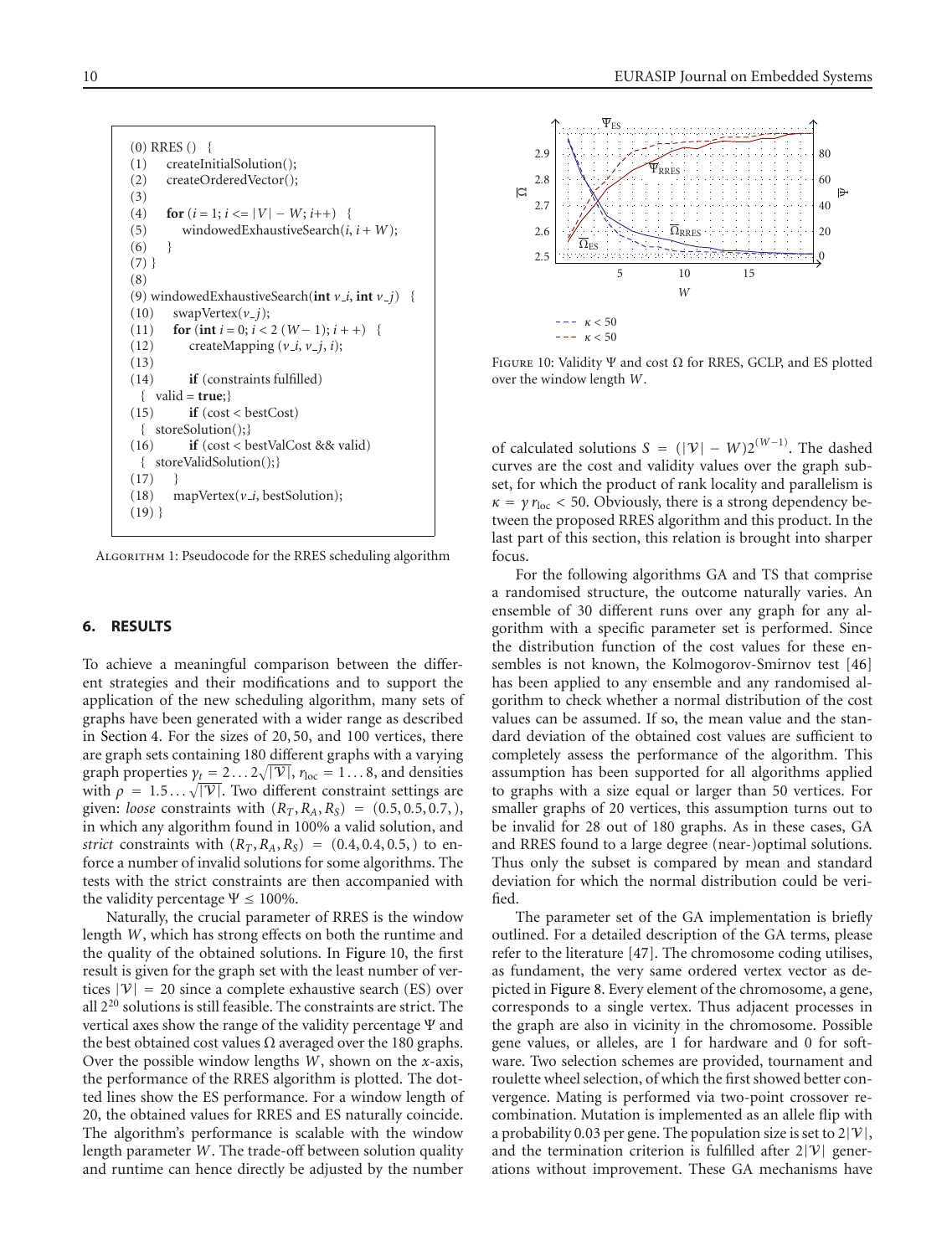Table 3: Results obtained for the four algorithms on 180 different graphs.

|                      |               | GА                  |                     |                   | <b>GCLP</b> |                     |                   | <b>TS</b>           |                     | RRES $(W = 10)$   |          |                     |                   |
|----------------------|---------------|---------------------|---------------------|-------------------|-------------|---------------------|-------------------|---------------------|---------------------|-------------------|----------|---------------------|-------------------|
|                      |               | $\overline{\Omega}$ | $\overline{\sigma}$ | $\overline{\Psi}$ | $\Omega$    | $\overline{\sigma}$ | $\overline{\Psi}$ | $\overline{\Omega}$ | $\overline{\sigma}$ | $\overline{\Psi}$ | $\Omega$ | $\overline{\sigma}$ | $\overline{\Psi}$ |
| $ \mathcal{V}  = 20$ | Strict        | 2.52                | 0.17                | 92.2%             | 3.07        | 0.25                | 69.6%             | 2.56                | 0.19                | 83.4%             | 2.56     | 0.18                | 85.5%             |
|                      | loose         | 2.07                | 0.11                | 100%              | 2.74        | 0.17                | 88.9%             | 2.09                | 0.11                | 100%              | 2.06     | 0.12                | 100%              |
| $ \mathcal{V}  = 50$ | <b>Strict</b> | 2.76                | 0.19                | 81.6%             | 3.11        | 0.11                | 72.5%             | 2.77                | 0.19                | 77.5%             | 2.70     | 0.18                | 93.3%             |
|                      | loose         | 2.21                | 0.12                | 100%              | 2.67        | 0.11                | 97.5%             | 2.23                | 0.12                | 100%              | 2.17     | 0.11                | 100%              |
| $ V  = 100$          | <b>Strict</b> | 2.84                | 0.19                | 66.4%             | 3.70        | 0.37                | 25.2%             | 2.81                | 0.20                | 62.4%             | 2.70     | 0.17                | 99.4%             |
|                      | loose         | 2.28                | 0.12                | 100%              | 2.80        | 0.17                | 93.0%             | 2.22                | 0.12                | 100%              | 2.16     | 0.12                | 100%              |

been selected according to similar GA implementations in literature [11, 48].

The next algorithm to benchmark against is the *penalty reward* TS from Wiangtong et al. [9]. It combines a short term memory, that is, the tabu list of recently visited regions of the search space, with a long term memory, such that frequently visited regions of the search space are penalised (*diversification*), and regions that frequently return high-quality solution are rewarded (*intensification*). An aspiration criterion is provided, which ensures that globally best solutions are accepted, even when they are flagged tabu. According to their work, we chose an identical parameter set: neighbourhood size is  $S_N = \lfloor \sqrt{|V|/2} \rfloor$ , and the number of tabu degrees is  $N_{td} = \lfloor \sqrt{|V|/2} \rfloor$ , so that the obtained tabu list length is  $L_T = S_N N_{td} = |\mathcal{V}|/2$ . The long term memory covers a range of 10 vertices, corresponding to sufficient memory for 2<sup>10</sup> different regions. The termination criterion is fulfilled after  $4|\mathcal{V}|$  iterations without improvement.

The third algorithm GCLP of the Ptolemy I framework features a with a very low algorithmic complexity  $\mathcal{O}(|\mathcal{V}|^2)$ . Its core structure is a breadth first search, that visits every process once and decides instantaneously its implementation type. The decision is led by a superposition of two characteristic values: the global criticality and the local phase value. The first gives an indication whether time, area, or code size are most critical at the current stage of the algorithm based on the decision about already mapped vertices and estimations about yet unmapped vertices. The local phase value of a vertex is an individual indicator that expresses its tendency to be implemented in either sw or hw. This superposition moderates the greediness of the concept to more balanced solutions that meet all the constraints. For exact details, please refer to the literature [8, 12].

Table 3 contains selected information about the performance of the four algorithms on all graph sets. Table 3 shows the averaged results for all graphs with the sizes  $|V|$  = 20, 50, 100. The termination criteria of GA and TS and the window length of RRES had been adjusted so that their runtimes do not differ by more than 25%. The best values are shown in bold. On first inspection, the results expose advantages for RRES both in cost and validity for these graph structures. The GCLP algorithm trails by more than 25% in  $\Omega$  and Ψ, but is 50 to 100 times faster. Consequently, this algorithm is a reasonable candidate for very large graphs,  $|\mathcal{V}| > 200$ , because only then its very low runtime proves truly advantageous.

A more sophisticated picture of the algorithms performance can be obtained if we plot the averaged cost values of GA, TS, and RRES of all graphs and all sizes over their ranklocality metric *r*loc and the parallelism metric *γ*, respectively. Recall that we identified typical system graphs in the field to have rather low values for  $r_{\text{loc}}$  and a low to medium value for *γ*, while having low values for *ρ*. The metric *κ* has been calculated for all the sample graphs, and the performance of GA, TS, and RRES has been plotted against this characteristic value, as shown in Figure 11. The  $\Omega$  values are normalised to the minimum cost value  $\overline{\Omega}_{min} = min(\overline{\Omega}_{GA}, \overline{\Omega}_{TS}, \overline{\Omega}_{RRES})$ so that the performance differences are given in percentages above 1*.*0. For low values of *κ*, the RRES algorithm yields significantly better results up to 7%. Its performance degrades slowly until it drops back behind GA for values larger than 50 and behind TS for values larger than 80. Interestingly, GA loses performance as well, for values larger than 130, hence giving an hint why Wiangtong found his TS version better suited as GA. This behaviour of GA becomes clear when we recall the intricacies of its chromosome coding. Due to the fundamental schema theorem [47] of genetic algorithms, adjacent genes in the chromosome coding have to reflect a corresponding locality in the system graph. With growing values of *κ*, the mapping of the graph onto the two-dimensional chromosome vector decreasingly mirrors the vicinity of the vertices within the graph. Hence GA proves very sensitive to badly fitting chromosome codings, whereas TS remains insensitive to higher values of the product *κ*.

Figure 12 shows the quality dependency of RRES over *W* and the runtime  $\Theta$  in clock cycles for the graph set with  $|\mathcal{V}| = 100$  in comparison to the GA. The constraint set is loose. The shaded area illustrates where RRES outperforms GA both in quality and runtime. But it is apparent that the window length should lie below 14 for the binary mapping problem.

Consequently, a relevant aspect is the consideration of the extended mapping problem when more than two implementation alternatives exist. It is obvious that the runtime of the RRES algorithm would suffer greatly from an increasing number of implementation alternatives. Assume for every process in the design exist four implementation alternatives instead of two, for instance, another DSP is made available and two FPGA implementations for a process exist trading off area versus execution time. As the runtime is then proportional to  $(|V| - W)4^{(W-1)}$ , the window length has to be halved to keep the runtime approximately constant with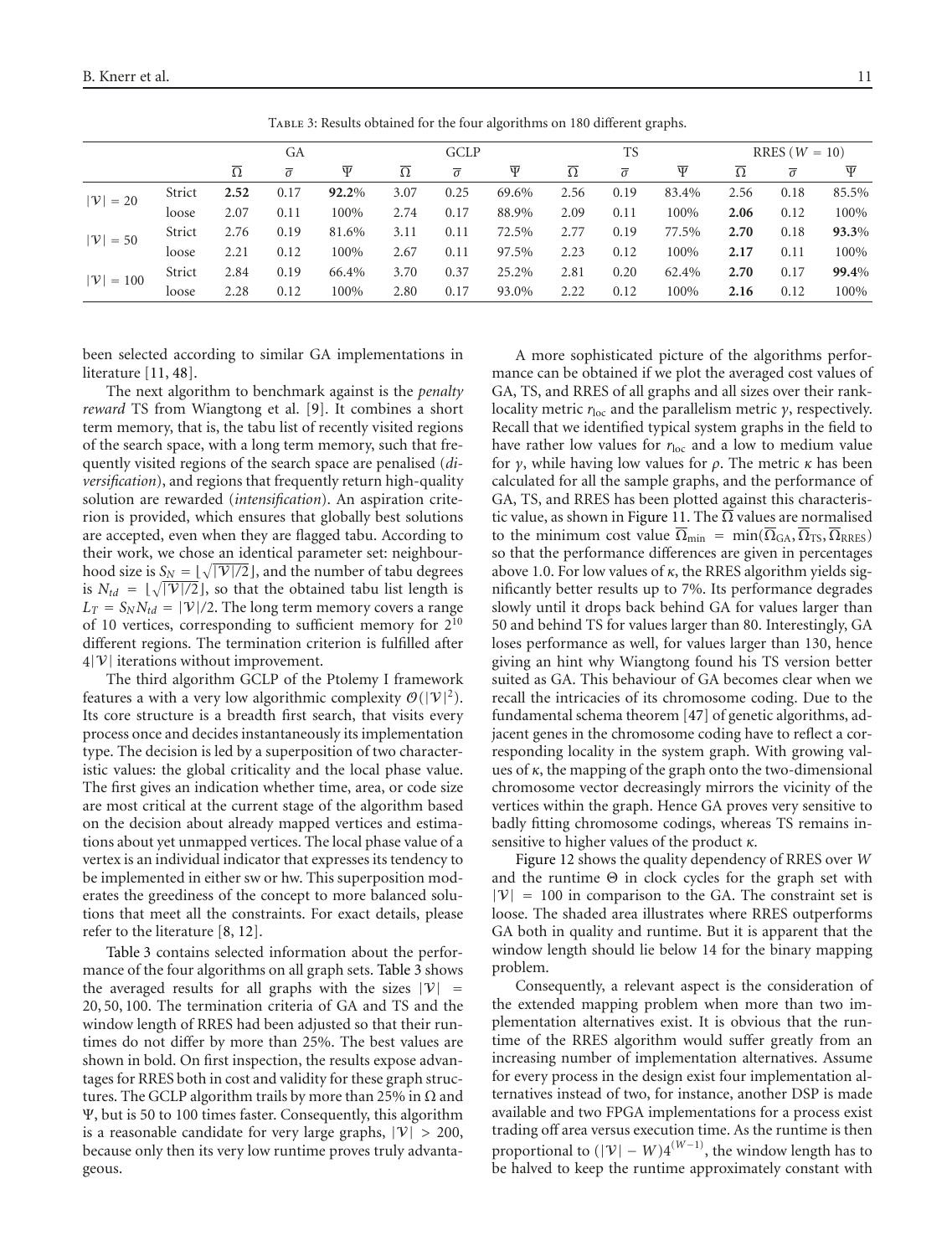

Figure 11: Dependency between the metric *κ* and the obtained averaged cost values for GA, TS, and RRES.



Figure 12: Quality and runtime of RRES and GA over window length for graphs with  $|\mathcal{V}| = 100$ .

respect to the binary case. From Figure 12, such a bisection (from  $W = 10$  to  $W = 5$ ) may still look acceptable, but it is clear that for an average number of implementation alternatives greater than four per process, RRES becomes quickly infeasible.

### **7. CONCLUSIONS**

In this work a new heuristic for the hardware/software partitioning problem has been introduced. A thorough analysis of its behaviour related to graph properties revealed a strong performance for a distinct subset of system graphs typical in the field of electronic system design. For this subset and the binary mapping problem, the proposed RRES algorithm clearly outperforms three other popular techniques based on the concept of genetic algorithms, Wiangtong's *penalty reward* tabu search, and the well-reputed GCLP algorithm of Kalavade and Lee.

A mandatory step is the modification of RRES to the extended partitioning problem when there are more than two possible implementation types per vertex. Future work will scrutinise the run time of the RRES algorithm by revising the incremental movement of the RRES window. It may be possible to identify situations, in which more than one vertex could be mapped per movement of the window. Another interesting idea is the implementation of a short term memory for the moving window, in which the implementation type of vertices is fixed precociously due to their contribution to the recently found global best solutions.

#### **ACKNOWLEDGMENT**

This work has been funded by the Christian Doppler Laboratory for Design Methodology of Signal Processing Algorithms.

## **REFERENCES**

- [1] Y. Neuvo, "Cellular phones as embedded systems," in *Proceedings of IEEE International Solid-State Circuits Conference (ISSCC '04)*, vol. 1, pp. 32–37, San Francisco, Calif, USA, February 2004.
- [2] J. Hausner and R. Denk, "Implementation of signal processing algorithms for 3G and beyond," *IEEE Microwave and Wireless Components Letters*, vol. 13, no. 8, pp. 302–304, 2003.
- [3] R. Subramanian, "Shannon vs Moore: driving the evolution of signal processing platforms in wireless communications," in *Proceedings of IEEE Workshop on Signal Processing Systems (SIPS '02)*, p. 2, San Diego, Calif, USA, October 2002.
- [4] International SEMATECH, "International Technology Roadmap for Semiconductors," 1999, http://www.sematech .org/.
- [5] M. Rupp, A. Burg, and E. Beck, "Rapid prototyping for wireless designs: the five-ones approach," *Signal Processing*, vol. 83, no. 7, pp. 1427–1444, 2003.
- [6] P. Belanović, B. Knerr, M. Holzer, G. Sauzon, and M. Rupp, "A consistent design methodology for wireless embedded systems," *EURASIP Journal on Applied Signal Processing*, vol. 2005, no. 16, pp. 2598–2612, 2005.
- [7] M. Holzer, B. Knerr, P. Belanović, and M. Rupp, "Efficient design methods for embedded communication systems," *EURASIP Journal of Embedded Systems*, vol. 2006, Article ID 64913, 18 pages, 2006.
- [8] A. Kalavade and E. A. Lee, "The extended partitioning problem: hardware/software mapping, scheduling, and implementation-bin selection," in *Readings in Hardware/ Software Co-Design*, pp. 293–312, Morgan Kaufmann, San Francisco, Calif, USA, 2002.
- [9] T. Wiangtong, P. Y. K. Cheung, and W. Luk, "Comparing three heuristic search methods for functional partitioning in hardware-software codesign," *Design Automation for Embedded Systems*, vol. 6, no. 4, pp. 425–449, 2002.
- [10] K. S. Chatha and R. Vemuri, "MAGELLAN: multiway hardware-software partitioning and scheduling for latency minimization of hierarchical control-dataflow task graphs," in *Proceedings of the 9th International Symposium on Hardware/Software Codesign (CODES '01)*, pp. 42–47, ACM Press, Copenhagen, Denmark, April 2001.
- [11] B. Mei, P. Schaumont, and S. Vernalde, "A hardware-software partitioning and scheduling algorithm for dynamically reconfigurable embedded systems," in *Proceedings of the 11th Annual Workshop on Circuits, Systems and Signal Processing (ProR-ISC '00)*, Veldhoven, The Netherlands, November-December 2000.
- [12] A. Kalavade, *System-level codesign of mixed hardware-software systems*, Ph.D. thesis, University of California, Berkeley, Calif, USA, 1995.
- [13] P. Arató, Z. Á. Mann, and A. Orbán, "Algorithmic aspects of hardware/software partitioning," *ACM Transactions on Design Automation of Electronic Systems*, vol. 10, no. 1, pp. 136–156, 2005.
- [14] R. Ernst, J. Henkel, and T. Benner, "Hardware-software cosynthesis for microcontrollers," *IEEE Design & Test of Computers*, vol. 10, no. 4, pp. 64–75, 1993.